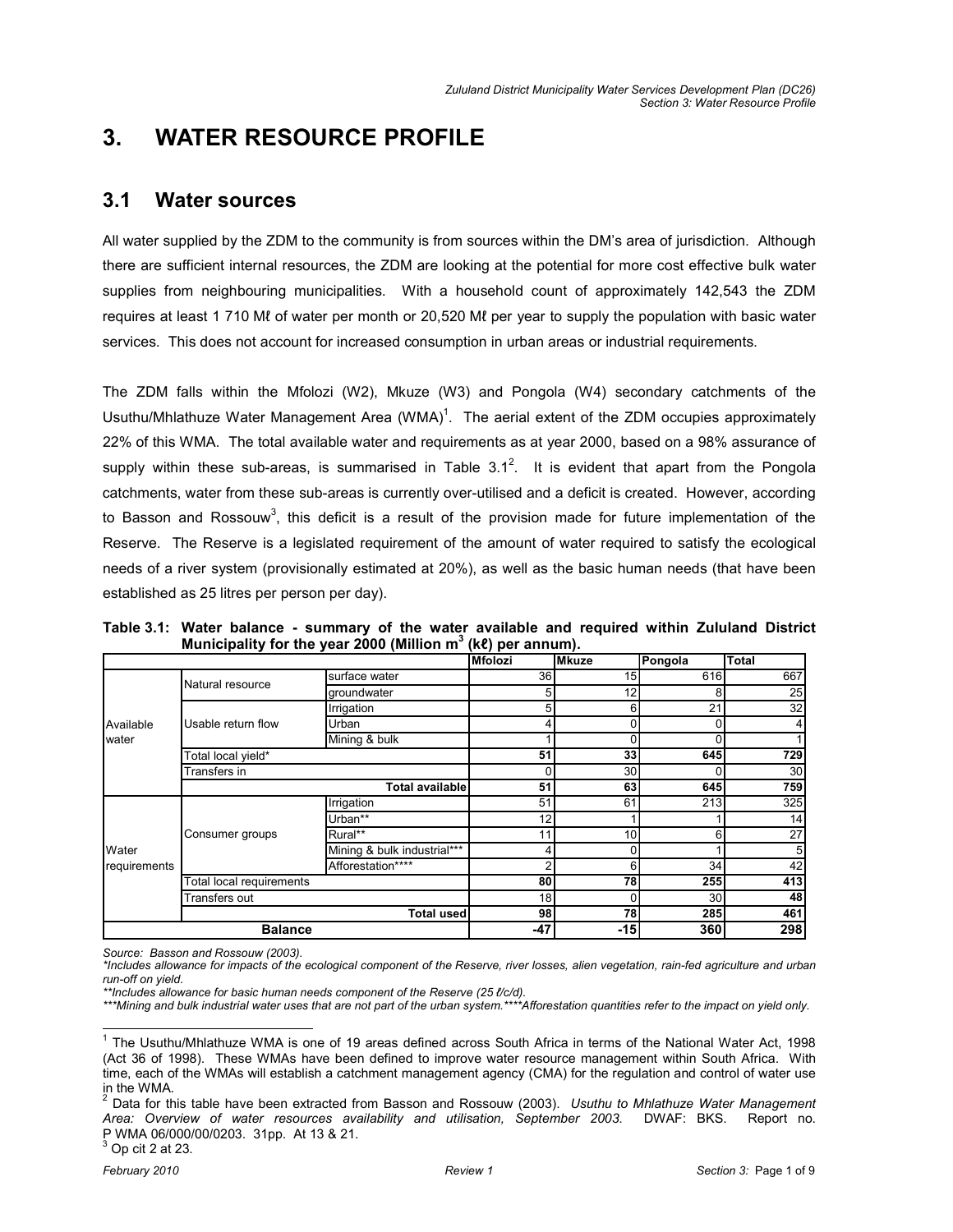ZDM is also currently undertaking a hydrological and yield assessment of the White uMfolozi catchment. A detailed catchment study for the Mfolozi River has not been undertaken before. The catchment has however been included in national water resource studies such as the Surface Water Resources of South Africa 1990 (WR90) and the Water Resources of South Africa 2005 (WR2005) studies of the Water Research Commission. Although the Usuthu to Mhlathuze Water Management Area (WMA6) is not considered by the Department of Water Affairs (DWA) to be a water stressed area as a whole, the Mfolozi River catchment is considered to have a net deficit in the water balance for the catchment according to the National Water Resource Strategy (September 2004 edition). The National Water Resource Strategy also indicates that there will be no net increase in water requirements within the catchment from 2000 to 2025. However there has been growing water demand over the past decade mainly due to an increase in the provision of water services to the large rural population within the catchment. The study is expected to be concluded by June 2010 and the results will be included into the next revision of the document.

#### Groundwater sources – aquifer characteristics

Groundwater is a useful water resource with potential quality and quantity being controlled by the geology of an area (see Figure 3.1 below). The Zululand district is underlain predominantly by Karoo Sequence basalts, shales, siltstones, sandstones and conglomerates that have been intruded by dolerite dykes, sills and plugs of Jurassic age (i.e. post Karoo; see Appendix 6 for geological maps). The formations making up the Karoo Supergroup sediments are often relatively massive such that primary storage and permeability is negligible. Groundwater storage and movement is confined to joints and bedding planes within the rock mass that yield between 0.5 and 2  $\ell$ /s. In the absence of faulting or dolerite intrusions, the groundwater potential of these sediments is marginal to poor (i.e. 0 to 0.5  $\ell$ s (0 to 1,800  $\ell$ /h)). In addition, water quality is generally poor (Class 2) and some boreholes produce high concentrations of dissolved salts (Nyoka Formation), with high NaCl and SO<sub>4</sub> concentrations (Vryheid and Dwyka Formations) or high Iron and/or Manganese (Pietermaritzburg Formation). The indurated contact zones in the sediments adjacent to the intrusive Jurassic age dolerite intrusions are often highly fractured and these discrete zones enhance groundwater storage and rockmass permeability. As a result, boreholes drilled to intersect these structures usually produce higher yields and superior quality groundwater than that of the surrounding host rock. These contact zones usually produce yields ranging from 0.1 – 10 l/s and groundwater quality range from Class 0 to Class 3 depending on the composition of the sedimentary host rock.

The groundwater development potential of each of the quaternary catchments have been characterized using the criteria outlined as follows:

- The geological information underlying each quaternary and associated median yields for the geological formations.
- The ambient groundwater quality each of the geological formations.
- The renewable resource derived from rainfall recharge as a percentage of MAP over the effective surface area of the quaternary (base flow included in the estimates).
- Current utilization was calculated using the following assumptions
	- ο Handpumps 250 l/hr for 12 hours = 3 kl/day
	- ο Motorized systems 1000 l/hr for 10 hours = 10 kl/day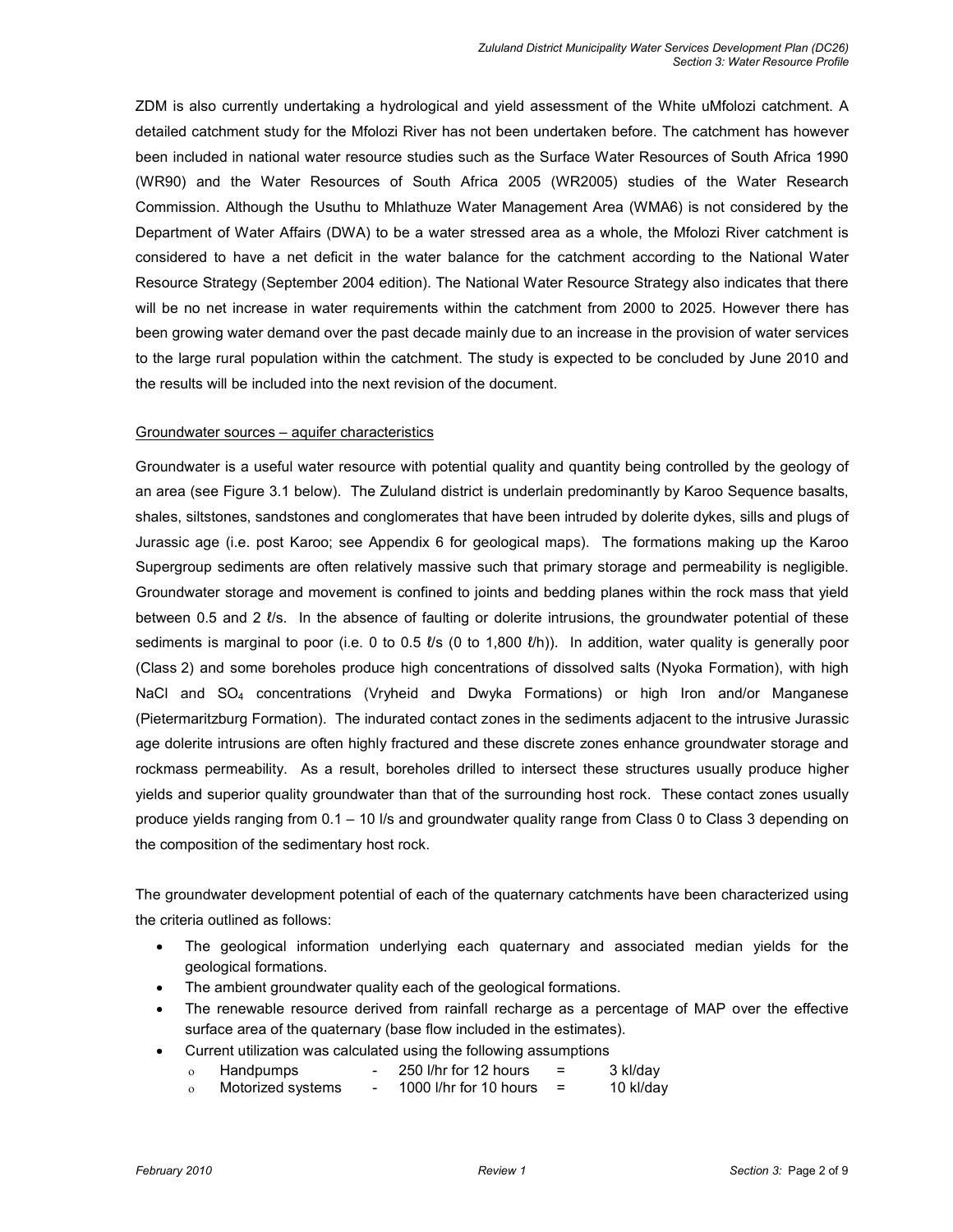The potential extractable volume was derived from the difference between renewable groundwater resource (recharge) and current utilization (groundwater abstraction).

In general the overall groundwater quality in the ZDM is good (see Appendix 6), with the water quality in eDumbe, uPhongola and Abaqulusi LMs falling within Class 0 and 1 (Kempster Classification) and Nongoma and Ulundi LMs ranging from Class 0 to Class 4 (mostly due to the high NaCl concentrations). It is pertinent to note that a large number of the Traditional Authority areas are situated within these areas of poorer groundwater quality. The deterioration of groundwater quality from west to east, can be ascribed to:

- Declining rainfall from west to east.
- Concentration of dissolved solids from through flow below the Dwyka Formation and coal seams in the Vryheid Formation in the central and eastern regions of the catchments.

The sedimentary rocks that underlie the study area represent a secondary or fractured rock aquifer with negligible primary porosity or permeability. Groundwater storage and movement is therefore mainly confined to fractures and joints that occur within the rock mass, and is therefore structurally controlled.

The groundwater development potential within each of the quaternary catchments is adequate to meet the basic water demand of rural communities either through:

- Stand-alone basic levels of water supply by boreholes equipped with hand pumps; or
- Limited reticulation schemes through production boreholes that target structural features offering high groundwater development potential.

#### Groundwater monitoring

Owing to the fact that groundwater is utilised extensively in the supply of water services to the rural communities of the ZDM, it is important that groundwater levels and quality are monitored to ensure sustainability and SABS drinking water standards. The outbreak of cholera in KZN in 2000 resulted in extensive emergency work into the protection of surface water resources and sanitation supply. However groundwater quality is only occasionally monitored.

#### External sources (where the WSA purchases water from others)

All water currently supplied by the ZDM to the communities is from water resources within the DM's area of jurisdiction. However, as part of the regional scheme planning to alleviate the water services backlogs, the ZDM is approaching the surrounding WSAs to determine whether water can either be purchased from or supplied to others more cost effectively.

#### Water returned to resources

Water is returned through discharge from Wastewater Treatment Works (WWTW) in the urban areas into the Pongola and White Mfolozi River systems. However, the quantities of water returned to resources still needs to be obtained from the WWTWs and the current ZDM reporting systems will be extended to start monitoring the volumes discharged.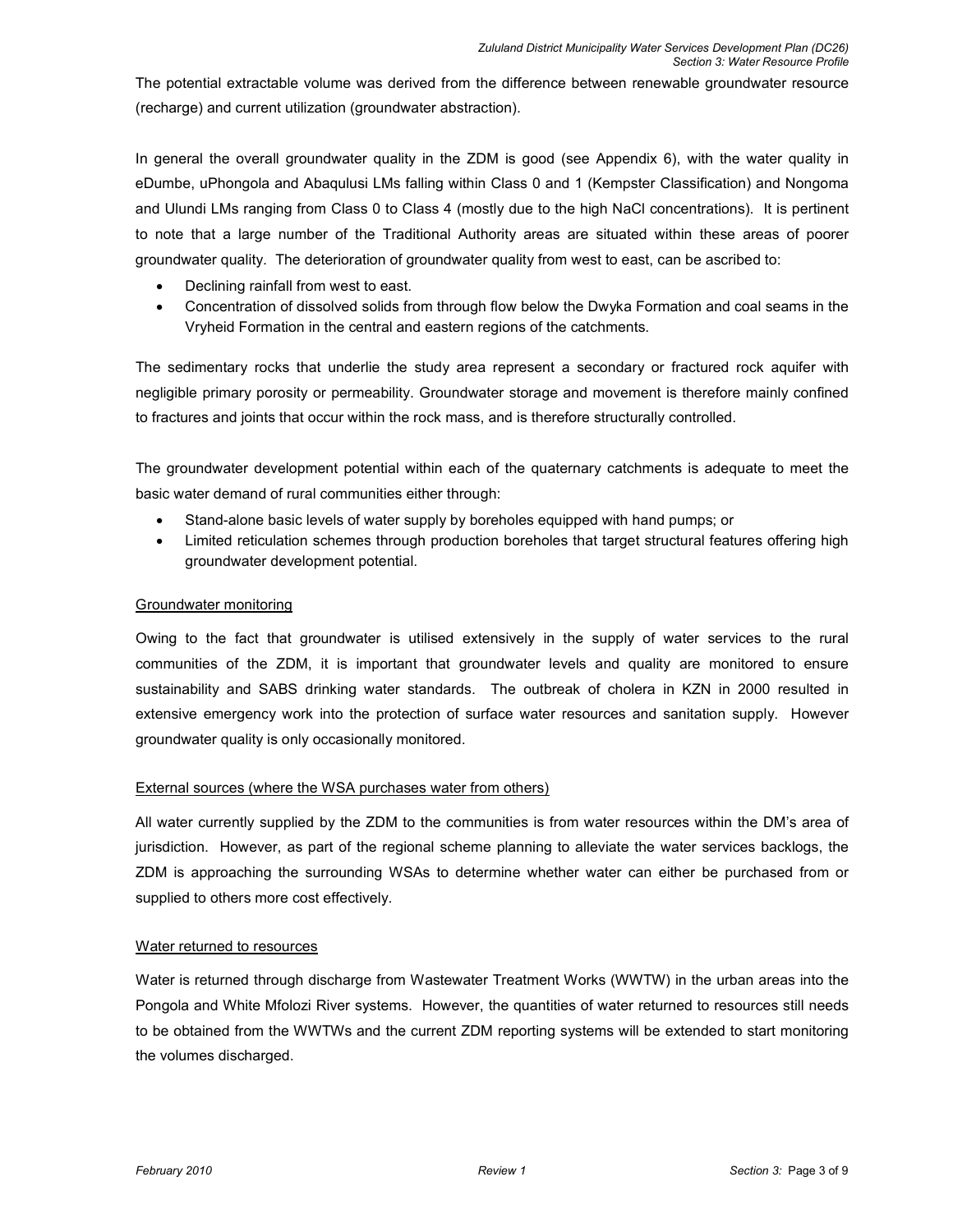

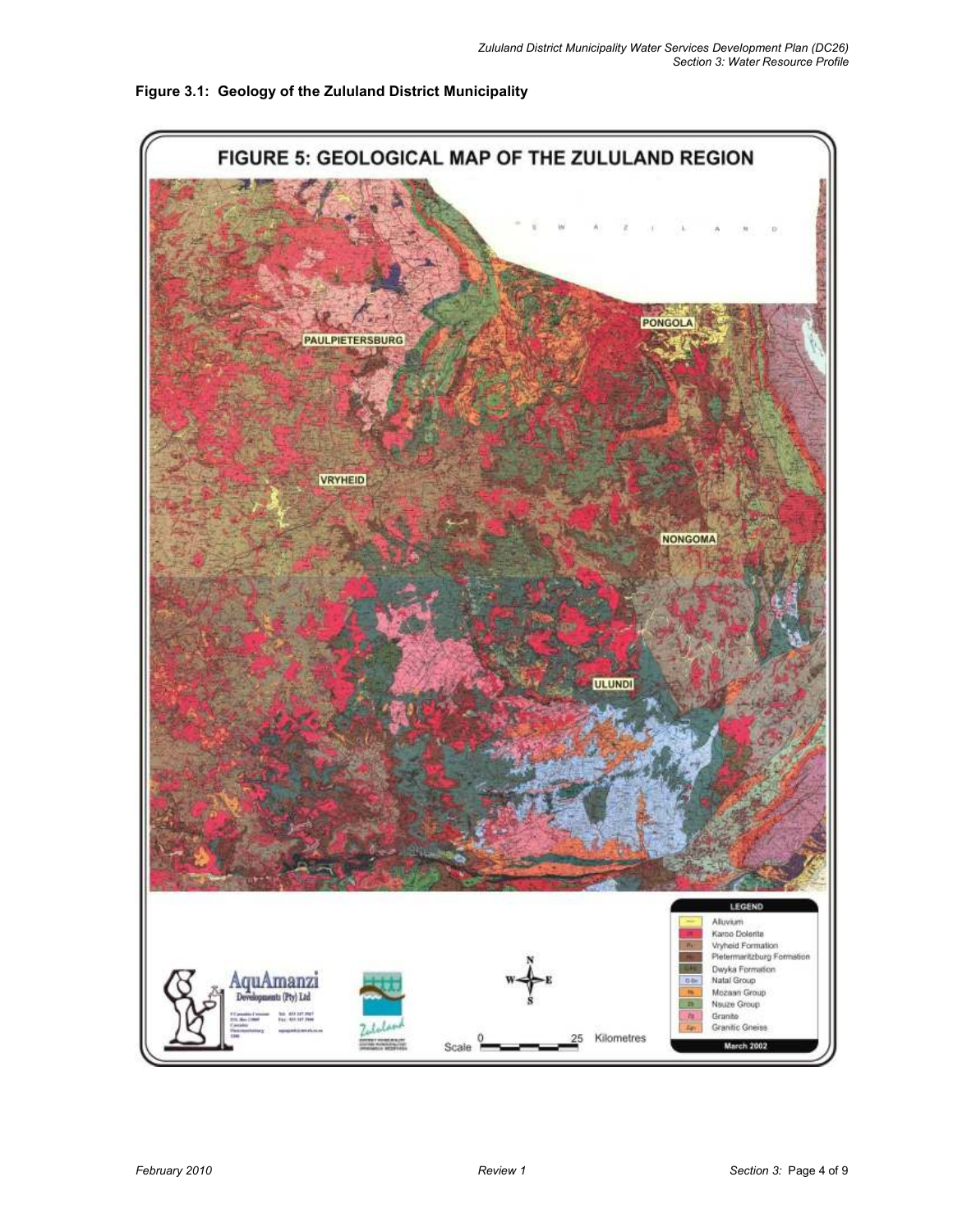# 3.2 Water quality

The quality of bulk water taken from the resource is measured at the source; water treatment works (WTW) and the reservoir (Table 3.2). More detailed information on water quality and monitoring frequency per WTW and WWTW is given in Section 7 of this document.

|                                                      | At source | At<br>treatment<br>plant | At<br>reservoir | At tap  |
|------------------------------------------------------|-----------|--------------------------|-----------------|---------|
| Is water quality measured?                           | Yes       | Yes                      | Yes             | Yes     |
| Do you monitor it yourself?                          | Yes       | Yes                      | Yes             | Yes     |
| If no, who does?                                     | n/a       | n/a                      | n/a             | n/a     |
| Monitoring intervals                                 | Daily     | Daily                    | Daily           | Monthly |
| Are these results available in electronic<br>format? | Yes       | Yes                      | Yes             | Yes     |
| % time (days) within SABS 241 standards per<br>vear  | 100       | 100                      | 100             | unknown |

Table 3.2 (a): Water quality monitoring.

Monitoring of water quality within the rural areas is dependent upon the water source. Water supplied through boreholes and protected springs are not monitored for quality. In these instances the boreholes are not equipped, nor the springs protected if the water quality does not satisfy the SABS drinking water specifications. Water abstracted from surface water or supplied from urban areas is usually treated at a WTW and will have undergone the necessary quality monitoring and testing.

### Reporting on quality of water:

ZDM has developed a water quality reporting system where all water quality test results are captured and management reports drawn for immediate interventions where needed. ZDM also reports monthly to DWAF on water quality results, as part of the DWAF regulation process. Table 3.2 (b) below shows such a water quality report that is produced on a monthly basis and that is used to monitor water quality in the district. Schemes that indicate inferior water quality results are then immediately acted upon to resolve such issues. The actual report for each month is available from the ZDM MANZI system on request.

The water quality system also produces a report on water quality trends the past 12 months as shown in Table 3.2 (c) below:



#### Figure 3.2 (a): Water quality trends the past 12 months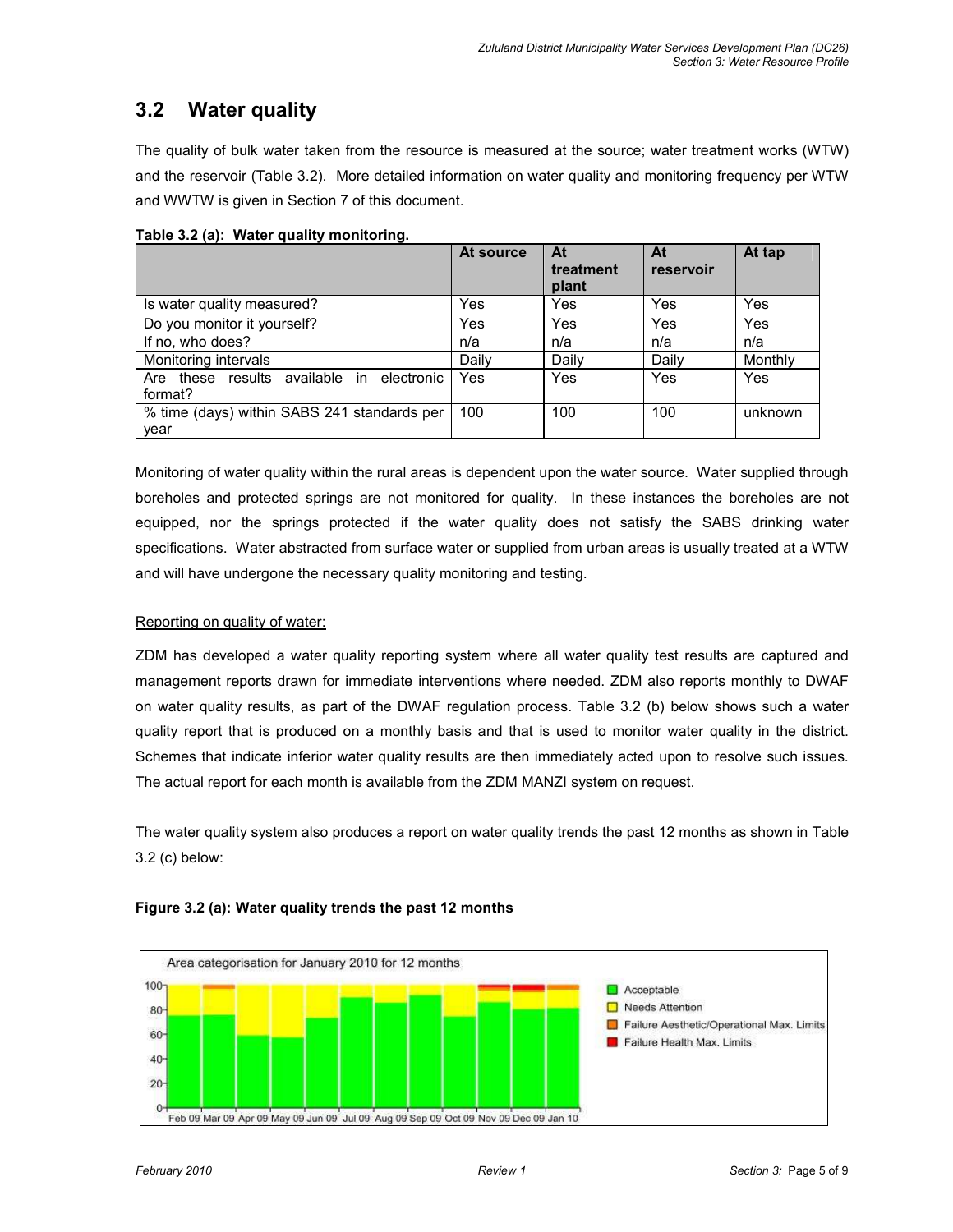## Table 3.2 (b): Monthly water quality report (January 2010)

|                | SchemelD Plant Name                      | Month        | Year | No of Tests | <b>Class</b>             | Colour | <b>Description</b>                                                                                        |
|----------------|------------------------------------------|--------------|------|-------------|--------------------------|--------|-----------------------------------------------------------------------------------------------------------|
| $\overline{2}$ | Bloemveld                                | 1            | 2010 | 22          | Ш                        |        | Marginal water quality - conditionally acceptable, Negative effects<br>may occur in some sensitive groups |
| 13             | Coronation                               | 1            | 2010 | 11          | $\mathsf{II}$            |        | Marginal water quality - conditionally acceptable, Negative effects<br>may occur in some sensitive groups |
| 14             | Hlobane                                  | $\mathbf{1}$ | 2010 | 11          | Ш                        |        | Marginal water quality - conditionally acceptable, Negative effects<br>may occur in some sensitive groups |
| 15             | eDumbe Paulpietersburg                   | $\mathbf{1}$ | 2010 | 19          | J.                       |        | Good water quality - suitable for use, rare instances of negative<br>effects                              |
| 21             | Louwsberg                                | 1            | 2010 | 11          | $\mathsf{II}$            |        | Marginal water quality - conditionally acceptable, Negative effects<br>may occur in some sensitive groups |
| 37             | Mpungamhlope                             | 1            | 2010 | 19          | $\mathbf{I}$             |        | Good water quality - suitable for use, rare instances of negative<br>effects                              |
| 38             | Makhosini WTW                            | $\mathbf{1}$ | 2010 | 10          | J.                       |        | Good water quality - suitable for use, rare instances of negative<br>effects                              |
| 40             | Babanango                                | $\mathbf{1}$ | 2010 | 19          | $\mathbf{II}$            |        | Marginal water quality - conditionally acceptable, Negative effects<br>may occur in some sensitive groups |
| 45             | Golela New                               | $\mathbf{1}$ | 2010 | 17          | Ш                        |        | Marginal water quality - conditionally acceptable, Negative effects<br>may occur in some sensitive groups |
| 47             | Mandlakazi                               | $\mathbf{1}$ | 2010 | 19          | Ш                        |        | Marginal water quality - conditionally acceptable, Negative effects<br>may occur in some sensitive groups |
| 50             | Enyokeni Royal Palace                    | $\mathbf{1}$ | 2010 | 19          | $\mathsf{II}$            |        | Marginal water quality - conditionally acceptable, Negative effects<br>may occur in some sensitive groups |
| 51             | Kombuzi                                  | 1            | 2010 | 10          | J.                       |        | Good water quality - suitable for use, rare instances of negative<br>effects                              |
| 57             | Imbile (Nongoma) WTW                     | $\mathbf{1}$ | 2010 | 38          | Ш                        |        | Marginal water quality - conditionally acceptable, Negative effects<br>may occur in some sensitive groups |
| 97             | Ophuzane                                 | $\mathbf{1}$ | 2010 | 10          | $\mathsf{II}$            |        | Marginal water quality - conditionally acceptable, Negative effects<br>may occur in some sensitive groups |
| 99             | Tholakele                                | $\mathbf{1}$ | 2010 | 10          | Ш                        |        | Marginal water quality - conditionally acceptable, Negative effects<br>may occur in some sensitive groups |
| 104            | Frischgewaagd                            | $\mathbf{1}$ | 2010 | 19          | Ш                        |        | Marginal water quality - conditionally acceptable, Negative effects<br>may occur in some sensitive groups |
| 106            | eMondlo                                  | 1            | 2010 | 11          | $\mathsf{I}$             |        | Marginal water quality - conditionally acceptable, Negative effects<br>may occur in some sensitive groups |
| 116            | Msibi                                    | 1            | 2010 | 10          | $\mathbf{I}$             |        | Good water quality - suitable for use, rare instances of negative<br>effects                              |
| 118            | Nkosentsha                               | $\mathbf{1}$ | 2010 | 10          | IV                       |        | Dangerous water quality - totally unsuitable for use. Acute efects<br>may occur                           |
| 119            | Belgrade                                 | $\mathbf{1}$ | 2010 | 19          | Ш                        |        | Marginal water quality - conditionally acceptable, Negative effects<br>may occur in some sensitive groups |
| 120            | Khiphunyawo                              | $\mathbf{1}$ | 2010 | 10          | IV                       |        | Dangerous water quality - totally unsuitable for use. Acute efects<br>may occur                           |
| 122            | Khambi WTW                               | 1            | 2010 | 10          | Ш                        |        | Marginal water quality - conditionally acceptable, Negative effects<br>may occur in some sensitive groups |
| 125            | <b>Mountain View</b>                     | 1            | 2010 | 10          | Ш                        |        | Marginal water quality - conditionally acceptable, Negative effects<br>may occur in some sensitive groups |
| 128            | Osingisingini                            | 1            | 2010 | 10          | J.                       |        | Good water quality - suitable for use, rare instances of negative<br>effects                              |
| 139            | Ceza (Ezembeni Community)                | 1            | 2010 | 19          | Ш                        |        | Marginal water quality - conditionally acceptable, Negative effects<br>may occur in some sensitive groups |
| 140            | Sidinsi                                  | 1            | 2010 | 10          | IV                       |        | Dangerous water quality - totally unsuitable for use. Acute efects<br>may occur                           |
| 147            | Ulundi                                   | $\mathbf{1}$ | 2010 | 19          | $\overline{\phantom{a}}$ |        | Good water quality - suitable for use, rare instances of negative<br>effects                              |
| 161            | Pongola Town / Pongola<br>Simdlangentsha | $\mathbf{1}$ | 2010 | 19          | ı                        |        | Good water quality - suitable for use, rare instances of negative<br>effects                              |
| 163            | Spekboom                                 | 1            | 2010 | 10          | Ш                        |        | Marginal water quality - conditionally acceptable, Negative effects<br>may occur in some sensitive groups |
| 164            | Khangela Royal palace                    | $\mathbf{1}$ | 2010 | 19          | $\mathbf{II}$            |        | Marginal water quality - conditionally acceptable, Negative effects<br>may occur in some sensitive groups |
| 165            | Mvuzini WTW                              | 1            | 2010 | 10          | Ш                        |        | Marginal water quality - conditionally acceptable, Negative effects<br>may occur in some sensitive groups |
| 195            | Nkonjeni Hospital                        | $\mathbf{1}$ | 2010 | 19          | Ш                        |        | Marginal water quality - conditionally acceptable, Negative effects<br>may occur in some sensitive groups |
| 334            | Itshelejuba Hospital                     | $\mathbf{1}$ | 2010 | 19          | $\rm{II}$                |        | Marginal water quality - conditionally acceptable, Negative effects<br>may occur in some sensitive groups |
| 341            | Thulasizwe Hospital                      | 1            | 2010 | 19          | ı                        |        | Good water quality - suitable for use, rare instances of negative<br>effects                              |
| 350            | Masokaneni WTW                           | $\mathbf{1}$ | 2010 | 19          | Ш                        |        | Poor water quality - unsuitable for use without treatment. Chronic<br>effects may occur                   |
| 351            | WTW Rud Purim                            | 1            | 2010 | 10          | Ш                        |        | Marginal water quality - conditionally acceptable, Negative effects<br>may occur in some sensitive groups |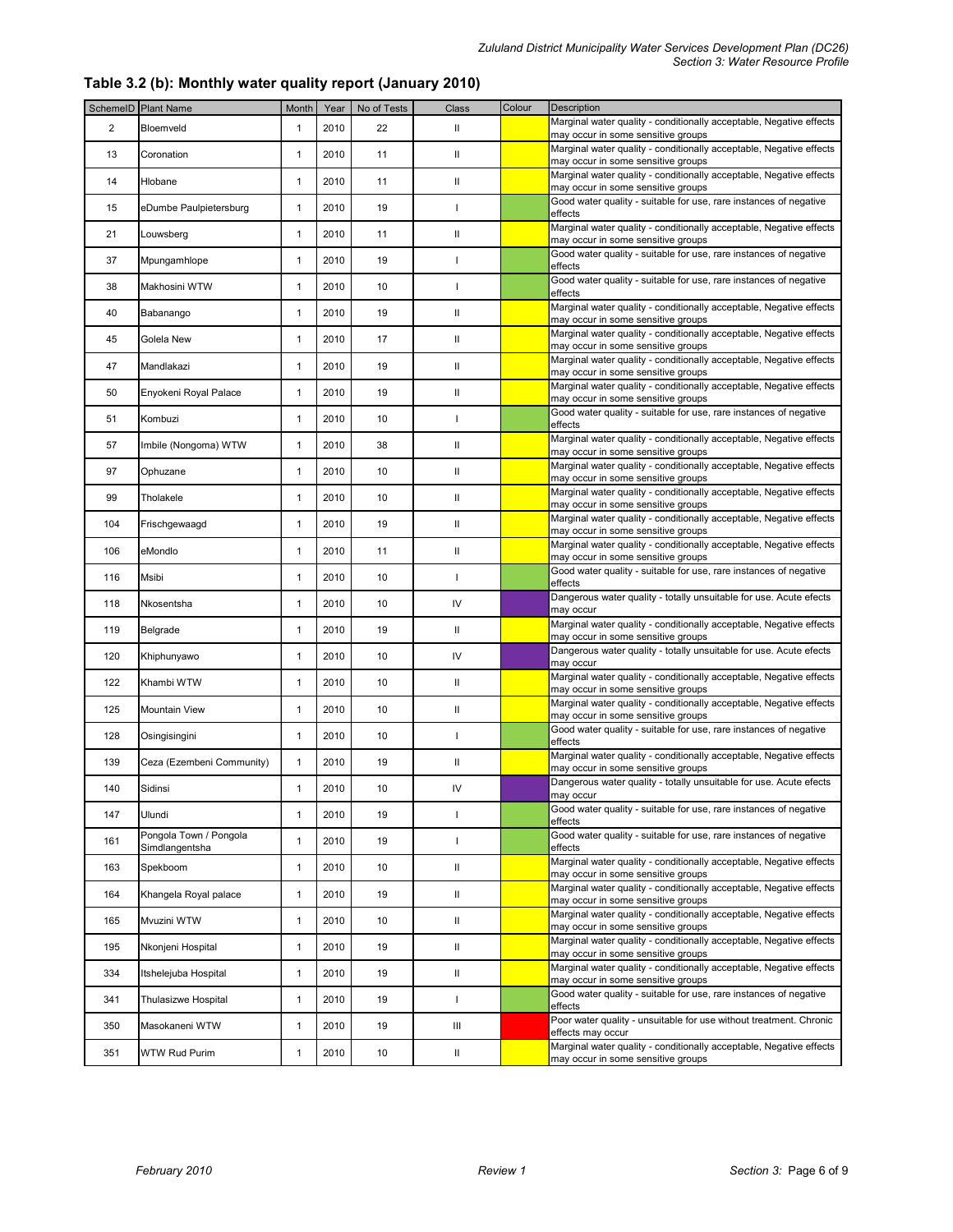#### Quality of water returned to the resource

The water returned to the resources in the urban areas is from the WWTW and storm water systems. Monitoring of stormwater quality does not occur. The WWTW treat domestic wastewater and wet industrial effluent, and once treated the return effluent is sampled. The effluent produced by "wet" industries needs to be monitored and sampled to ensure compliance with the municipal by-laws in terms of discharge into the WWTW.

There is no formal wastewater treatment process in the rural areas as the rural areas are supplied through dry-pit VIPs and not waterborne sewerage systems. The quality of sewage returned to the water sources must also be monitored and reported to DWA on a monthly basis but at this stage limited information is available and useful reports do not yet exist.

#### Pollution contingency measures

The ZDM forms part of the Usuthu/Mhlathuze WMA and as such will form part of the CMA for this region. A proposal for the establishment of the Usuthu/Mhlathuze CMA has been put forward to national government. Once established the ZDM and all other water users within the Usuthu/Mhlathuze WMA will have input into, and have to comply with, the Usuthu/Mhlathuze catchment management strategy (CMS). This strategy should include pollution contingency measure/s that may be required to maintain the desired river reach classes. However, although groundwater forms part of holistic water resource management it is likely that this aspect may be treated as secondary by the CMA and it will therefore fall on the ZDM to ensure that they put suitable contingency measures in place.

## 3.3 Abstraction licenses and effluent permits

ZDM is in the process of registering all water and sewage works in the district with DWA. Shown below in Table 3.3 (a) is a list of the water and sewage works in the district and the status of the license registration processes.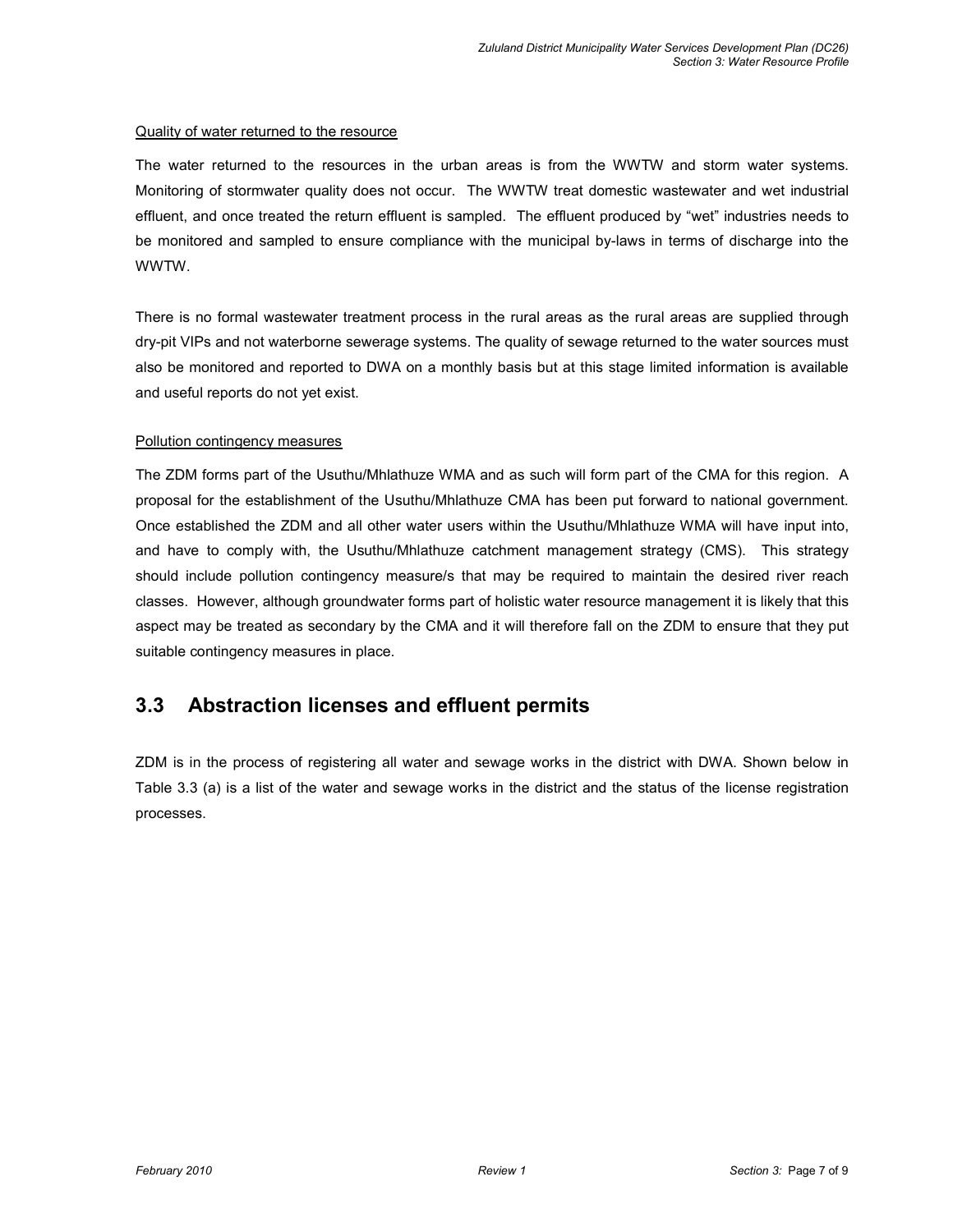| <b>WTW Name</b>               | Latitude     | Longitude | <b>Registration Status</b> |  |
|-------------------------------|--------------|-----------|----------------------------|--|
| Babanango Town                | -28.398321   | 31.071465 | Forms Submitted - Pending  |  |
| Belgrade Township             | -27.280166   | 31.279082 | Forms Submitted - Pending  |  |
| Ceza WTW                      | $-27.995517$ | 31.375931 | Forms Submitted - Pending  |  |
| eDumbe                        | -27.439965   | 30.820735 | Forms Submitted - Pending  |  |
| Makhosini                     | -28.356472   | 31.272092 | Forms Submitted - Pending  |  |
| Enyokeni Royal Palace         | -27.959809   | 31.521190 | Forms Submitted - Pending  |  |
| Frischgewaagd Town/Blinkwater | -27.389440   | 30.954311 | Forms Submitted - Pending  |  |
| Itshelejuba                   | -27.276854   | 31.346154 | Forms Submitted - Pending  |  |
| Khangela Royal Palace         | -27.738193   | 31.705480 | Forms Submitted - Pending  |  |
| Khiphunyawo                   | -27.311995   | 31.209771 | Forms Submitted - Pending  |  |
| Khombuzi WTW                  | -27.730019   | 31.727438 | Forms Submitted - Pending  |  |
| Mandlakazi RWSS               | -27.680543   | 31.916534 | Forms Submitted - Pending  |  |
| Mountain View                 | $-27.784817$ | 31.427912 | Forms Submitted - Pending  |  |
| Mpungamhlope                  | -28.234665   | 31.271593 | Forms Submitted - Pending  |  |
| Msibi                         | $-27.351458$ | 31.206944 | Forms Submitted - Pending  |  |
| Mvuzini                       | $-28.004120$ | 30.679364 | Forms Submitted - Pending  |  |
| Nkonjeni                      | -28.228463   | 31.423898 | Forms Submitted - Pending  |  |
| Nkosentsha                    | -27.390240   | 31.254435 | Forms Submitted - Pending  |  |
| Ophuzane                      | $-27.491598$ | 30.939828 | Forms Submitted - Pending  |  |
| Osingisingini                 | -27.997320   | 31.685002 | Forms Submitted - Pending  |  |
| Pongola/Ncotshane Town        | -27.389033   | 31.617976 | Forms Submitted - Pending  |  |
| Sidinsi                       | -27.955112   | 31.773067 | Forms Submitted - Pending  |  |
| SpekBoom                      | -27.304730   | 31.395382 | Forms Submitted - Pending  |  |
| Tholakela                     | $-27.442931$ | 30.970889 | Forms Submitted - Pending  |  |
| Thulasizwe                    | $-27.951000$ | 31.366717 | Forms Submitted - Pending  |  |
| Ulundi Town                   | -28.281655   | 31.340042 | Forms Submitted - Pending  |  |
| Nongoma Town                  | -27.962509   | 31.613695 | Forms Submitted - Pending  |  |
| Ncome                         | -27.944885   | 30.659276 | Forms Submitted - Pending  |  |
| <b>Coronation RWSS</b>        | -27.677210   | 31.052570 | Forms Submitted - Pending  |  |
| Klipfontein                   | -27.791003   | 30.786818 | Forms Submitted - Pending  |  |
| Bloemveldt                    | -27.727868   | 30.746585 | Forms Submitted - Pending  |  |
| eMondlo Township              | -27.971017   | 30.691998 | Forms Submitted - Pending  |  |
| <b>Hlobane Region</b>         | -27.717325   | 31.031722 | Forms Submitted - Pending  |  |
| Louwsburg Town                | -27.580634   | 31.271741 | Forms Submitted - Pending  |  |
| Enyathi Town                  | -27.813338   | 31.060888 | Forms Submitted - Pending  |  |
| Khambi RWSS                   | $-27.773071$ | 31.227059 | Forms Submitted - Pending  |  |
| Purim WTW                     | -28.016124   | 30.758741 | Forms Submitted - Pending  |  |
| Masokaneni WTW                | -28.187636   | 31.738694 | Forms Submitted - Pending  |  |

### Table 3.3 (a): List of water permits